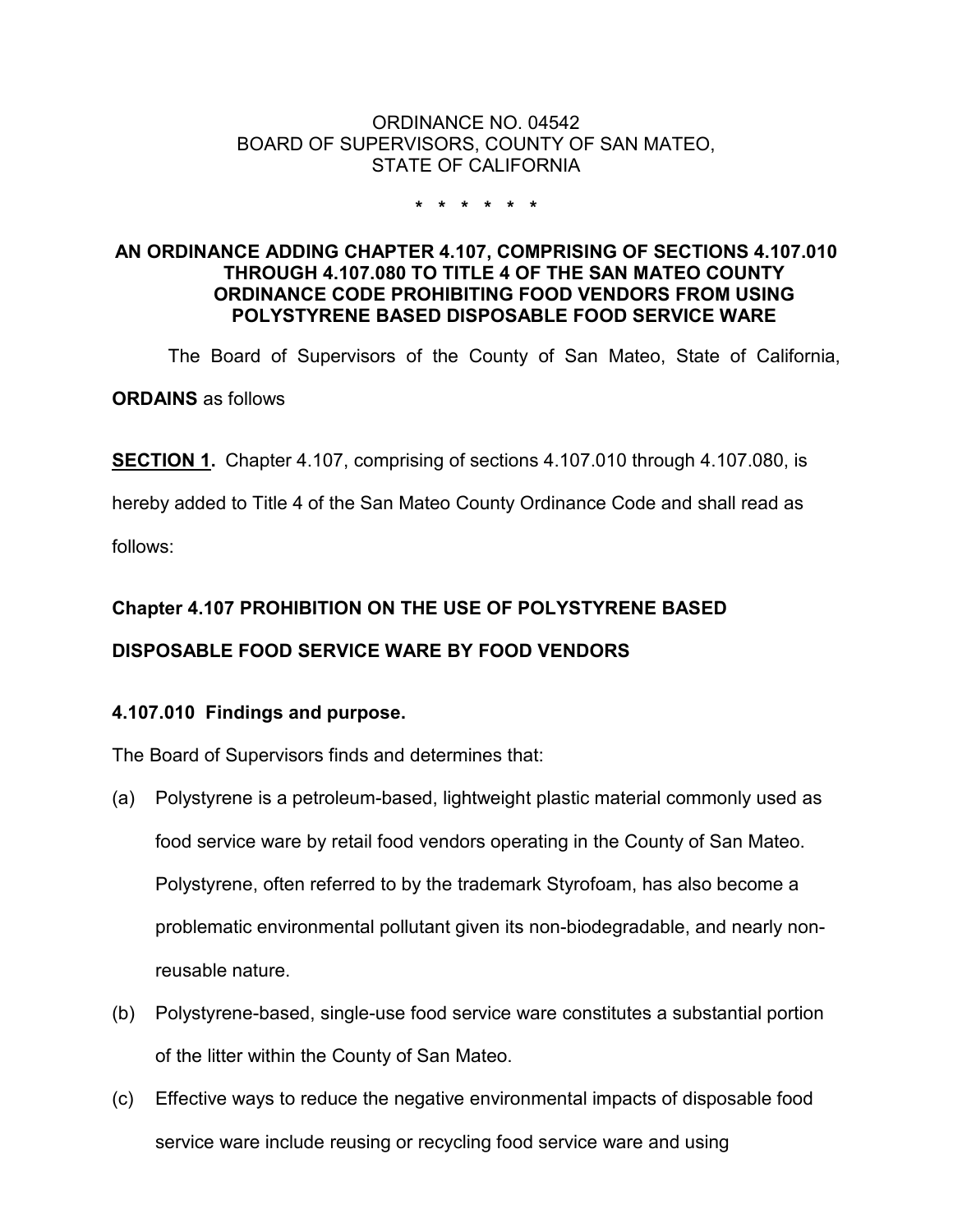compostable materials made from renewable resources such as paper, cardboard, corn starch, potato starch, and/or sugarcane.

(d) This Board does, accordingly, find and declare that it should restrict the use by food vendors of polystyrene-based disposable food service ware.

#### **4.107.020 Definitions.**

For purposes of this chapter, the following terms have the following meanings:

- (a) "Disposable food service ware" means single-use disposable products used in the restaurant and food service industry for serving or transporting prepared, ready-toconsume food or beverages. This includes but is not limited to plates, cups, bowls, trays and hinged or lidded containers, also known as clamshells. This does not include straws, utensils, or cup lids nor does it include disposable packaging for unprepared foods.
- (b) "Food vendor" means any vendor, business, organization, entity, group or individual, including a licensed retail food establishment that provides prepared food at a retail level.
- (c) "Polystyrene-based" means and includes expanded polystyrene, which is a thermoplastic petrochemical material utilizing a styrene monomer and processed by any number of techniques including , but not limited to fusion of polymer spheres (expandable bead polystyrene), injection molding, form molding, and extrusion-blow molding (extruded foam polystyrene). The term "polystyrene" also includes polystyrene that has been expanded or blown using a gaseous blowing agent into a solid foam (expanded polystyrene (EPS)), and clear or solid polystyrene known as oriented polystyrene.
- (d) "Prepackaged food" means any properly labeled processed food, prepackaged to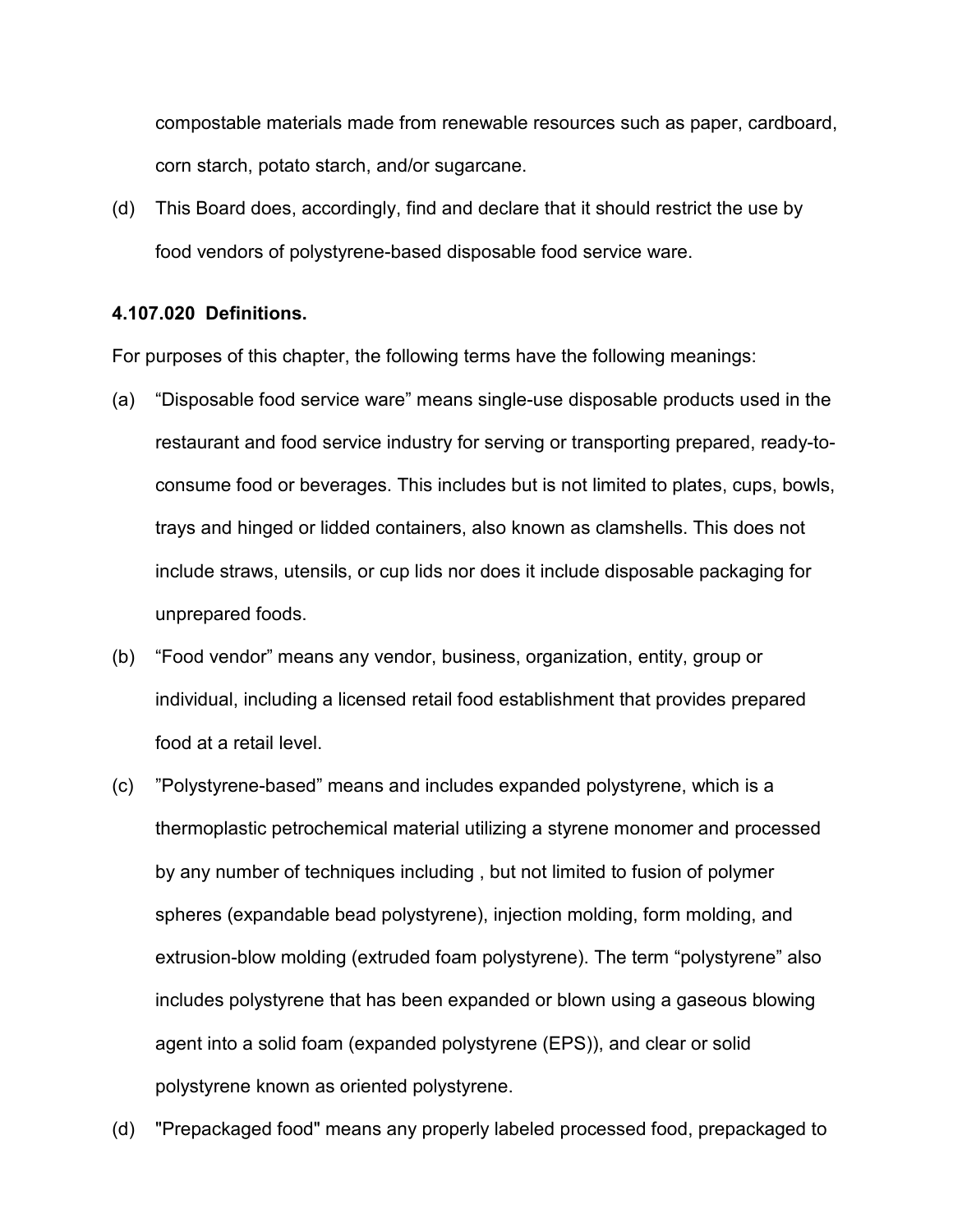prevent any direct human contact with the food product upon distribution from the manufacturer, and prepared at an approved source.

(e) "Prepared food" means food or beverages, which are serviced, packaged, cooked, chopped, sliced, mixed, brewed, frozen, squeezed or otherwise prepared. Prepared food does not include eggs, fish, meat, poultry, and foods containing these raw animal foods requiring cooking by the consumer as recommended by the Food and Drug Administration.

# **4.107.030 Prohibited use polystyrene-based disposable food service ware.**

No food vendor shall use polystyrene-based disposable food service ware when providing prepared food.

## **4.107.040 Exemptions.**

- (a) Prepackaged food is exempt from the provisions of this chapter.
- (b) Polystyrene coolers and ice chests intended for reuse are exempt from the provisions of this chapter.
- (c) Food vendors at the San Francisco International Airport are exempt from the provisions of this chapter.

## **4.107.050 Request For An Exemption.**

Any food vendor may seek an exemption from the requirements of this chapter upon demonstrating that strict application of the requirements would cause undue hardship.

- (a) An "undue hardship" shall be found in:
	- (1) Situations unique to the food vendor where a suitable alternative does not exist for a specific application; and/or
	- (2) Situations where no reasonably feasible available alternative exists to a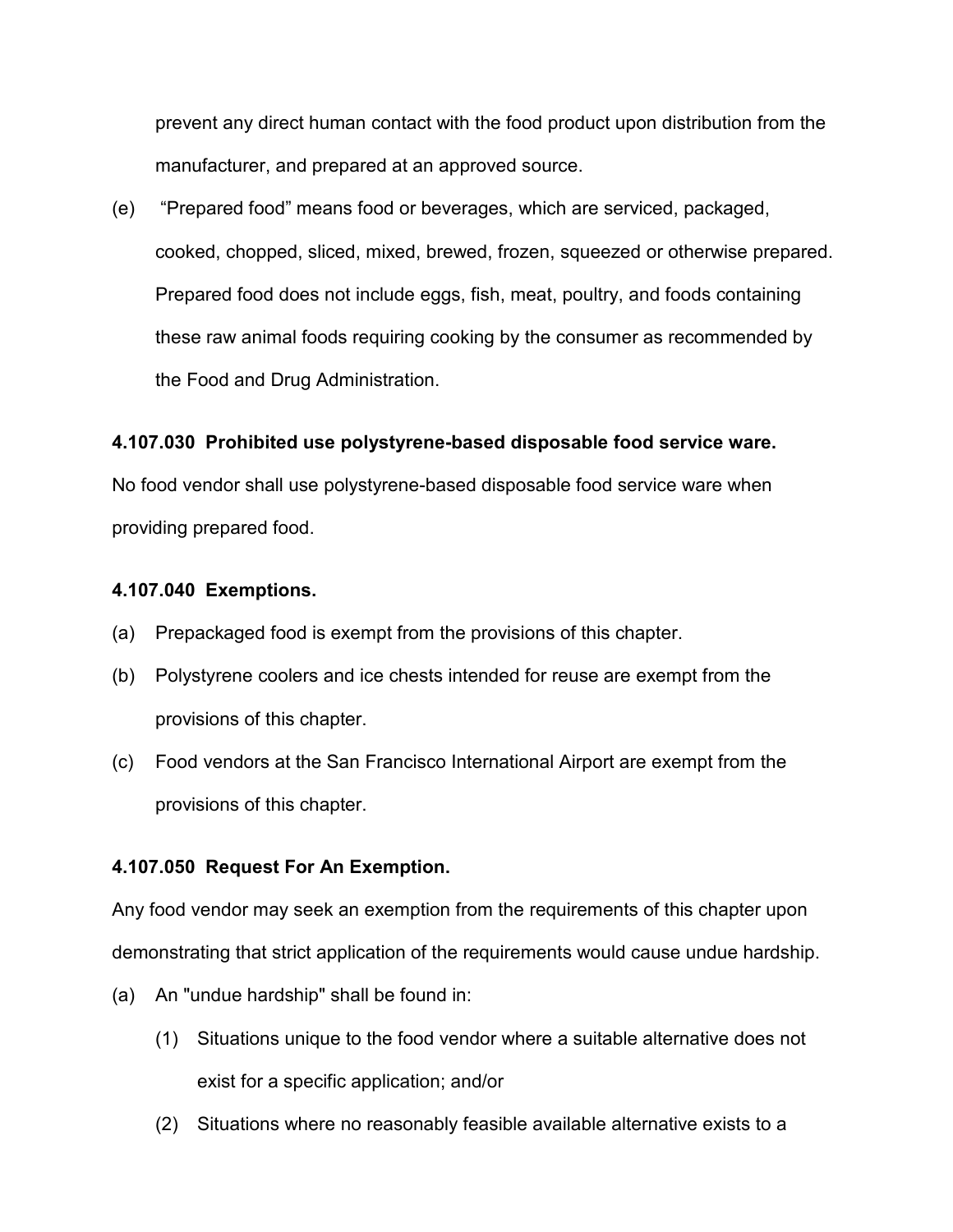specific and necessary container prohibited by this chapter.

- (b) The application process for exemption shall be as follows:
	- (1) The food vendor seeking an exemption shall submit a written exemption request to the Environmental Health Division.
	- (2) A written exemption request shall include all information and documentation necessary for the Director of the Environmental Health Division to make a finding that imposition of this chapter would cause an undue hardship as defined in Section 4.107.050(a).
	- (3) The Director of the Environmental Health Division may require the applicant to provide additional information in order to make a determination regarding the exemption application.
	- (4) Exemption decisions are effective immediately and are final and not subject to appeal.
	- (5) The Director of the Environmental Health Division or his/her designee may grant an exemption for a period of up to one year upon a finding that the food vendor seeking the exemption has demonstrated that strict application of the specific requirement would cause undue hardship as defined in 4.107.050 (a).
- (c) If a food vendor granted an exemption wishes to have the exemption extended, it must re-apply for the exemption prior to the expiration of the one year exemption period and demonstrate continued undue hardship. Extensions may be granted for intervals not to exceed one year.

#### **4.107.060 Administrative fine.**

(a) Grounds for Fine. A fine may be imposed upon findings made by the Director of the Environmental Health Division, or his or her designee, that any food vendor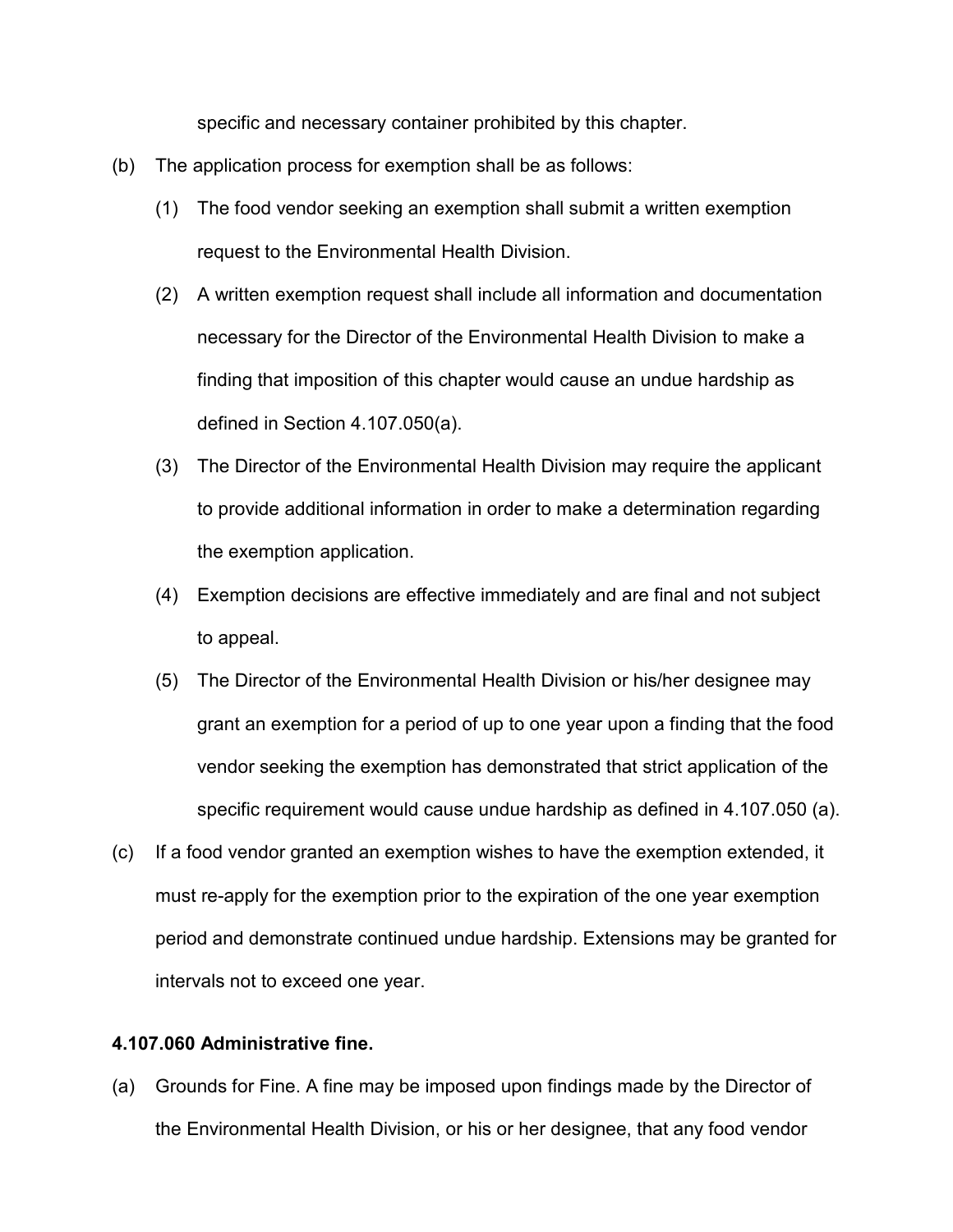has used polystyrene-based disposable food service ware in violation of this Chapter.

- (b) Amount of Fine. Upon findings made under subsection (a), the food vendor shall be subject to an administrative fine as follows:
	- (1) A fine not exceeding one hundred dollars (\$100) for a first violation;
	- (2) A fine not exceeding two hundred dollars (\$200) for a second violation;
	- (3) A fine not exceeding five hundred dollars (\$500) for the third and subsequent violations;
	- (4) Each day that a food vendor uses polystyrene-based disposable food service ware when providing prepared food shall constitute a separate violation.
- (c) Fine Procedures. Notice of the fine shall be served on the food vendor. The notice shall contain an advisement of the right to request a hearing before the Director of the Environmental Health Division or his or her designee contesting the imposition of the fine. The grounds for the contest shall be either that (1) the food vendor did not use polystyrene-based disposable food service ware when providing prepared food or (2) the food vendor would have been granted an exemption under 4.107.050 if the food vendor had applied for such exemption. Said hearing must be requested within ten days of the date appearing on the notice of the fine. The decision of the Director of the Environmental Health Division shall be based upon a finding that one of the above listed grounds for a contest have been met and shall be a final administrative order, with no administrative right of appeal.
- (d) Failure to Pay Fine. If said fine is not paid within 30 days from the date appearing on the notice of the fine or of the notice of determination of the Director of the Environmental Health Division or his or her designee after the hearing, the fine